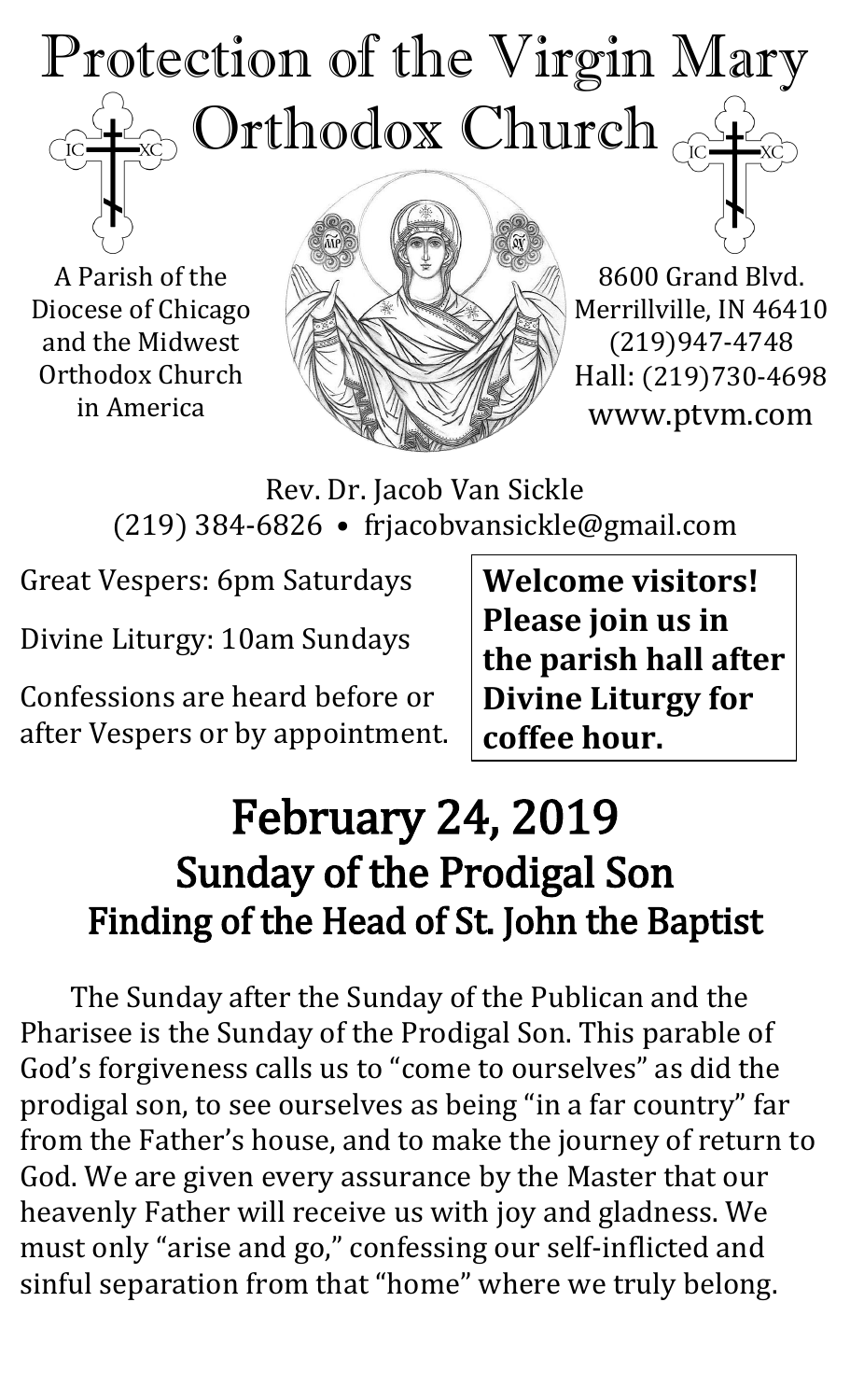## HYMNS OF THE DAY

## Tone 6 – Resurrectional Troparion

The angelic powers were at Your tomb; the guards became as dead men. Mary stood by Your grave, seeking Your most pure body. You captured hell, not being tempted by it. You came to the Virgin granting life.// O Lord, Who rose from the dead, glory to You!

## Tone 4 – Patronal Troparion

Today the faithful celebrate the **feast** with joy, illumined by your coming, O Mother of God. Beholding your pure image we fervently cry to you: Encompass us beneath the precious veil of your protection. Deliver us from every form of evil by entreating Christ, your Son and our God// that He may save our souls.

## Tone 4 – Troparion for St. John

The head of the Forerunner has shone from the earth, sending forth rays of incorruption and healings to the <u>faith</u>ful. It gathers together a multitude of angels above and summons the human race below// to send up glory with one voice to Christ our God.

## Tone 2 – Kontakion for St. John

O Prophet of God and Forerunner of Grace, we have found your head as a sacred rose. Therefore, we always receive healings from it,// and, as in times past, now you preach repentance to the world.

## Tone 3 – Kontakion for the Prodigal Son

I have recklessly forgotten Your glory, O Father; and among sinners I have scattered the riches which You had

given me.

Therefore, I cry to You as the **Prodigal**:

"I have sinned before You, O compassionate **Father;//** receive me a penitent and make me as one of Your hired servants!"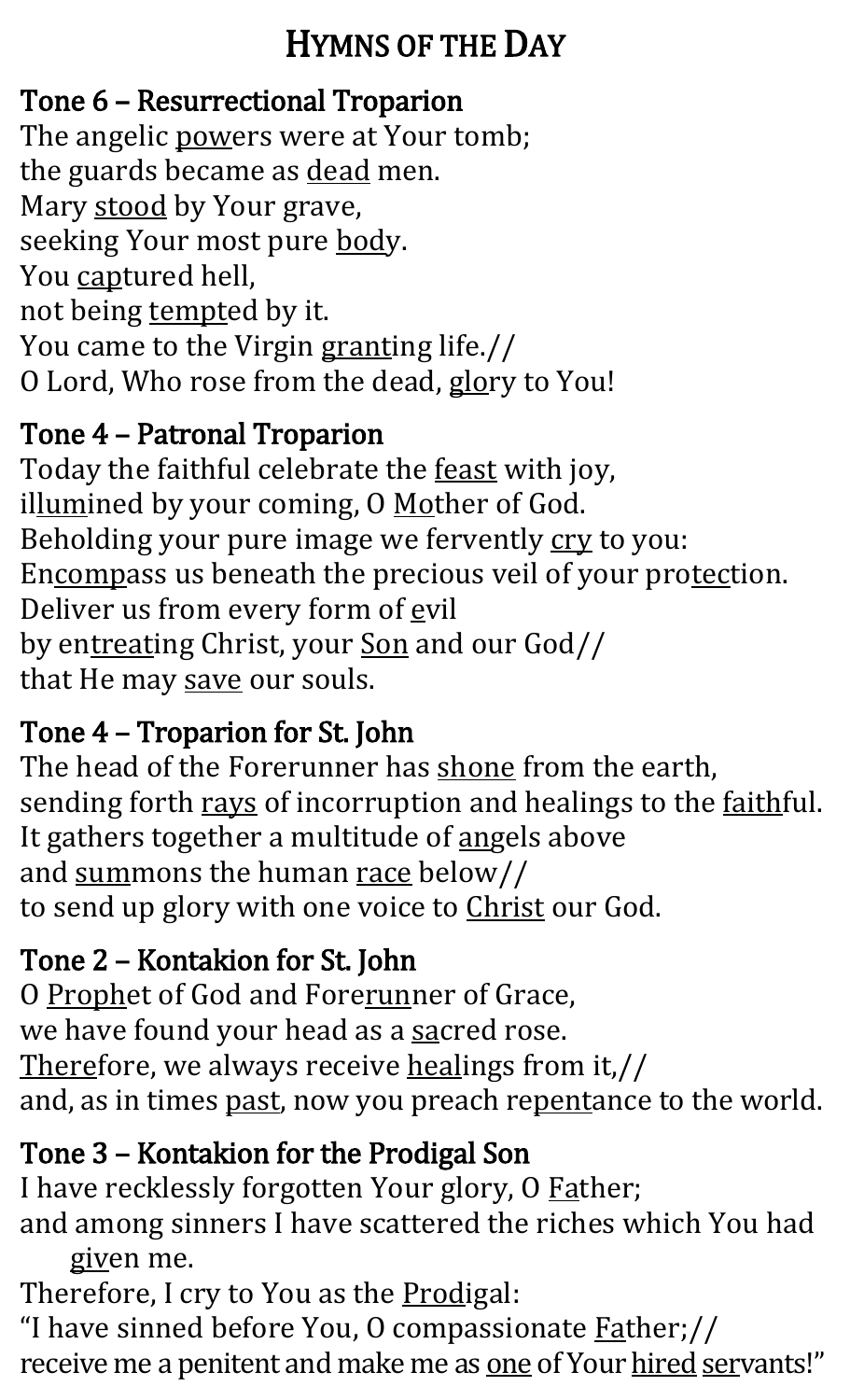## SCRIPTURE READINGS

#### Epistle: 1 Corinthians 6.12-20

Brethren, all things are lawful for me, but not all things are helpful. All things are lawful for me, but I will not be brought under the power of any. Foods for the stomach and the stomach for foods, but God will destroy both it and them.

Now the body is not for sexual immorality but for the Lord, and the Lord for the body. God raised up the Lord and will also raise us up by His power. Do you not know that your bodies are members of Christ? Shall I then take the members of Christ and make them members of a harlot? Certainly not!

Or do you not know that he who is joined to a harlot is one body with her? For "the two," He says, "shall become one flesh." But he who is joined to the Lord is one spirit with Him. Flee sexual immorality. Every sin that a man does is outside the body, but he who commits sexual immorality sins against his own body. Or do you not know that your body is the temple of the Holy Spirit who is in you, whom you have from God, and you are not your own? For you were bought at a price; therefore glorify God in your body and in your spirit, which are God's.

#### 2 Corinthians 4.6-15 (for St. John)

Brethren, the same God who commanded light to shine out of darkness has shone in our hearts to give the light of the knowledge of the glory of God in the face of Jesus Christ. But we have this treasure in earthen vessels, that the excellence of the power may be of God and not of us.

We are hard-pressed on every side, yet not crushed; we are perplexed, but not in despair; persecuted, but not forsaken; struck down, but not destroyed – always carrying about in the body the dying of the Lord Jesus, that the life of Jesus also may be manifested in our body.

For we who live are always delivered to death for Jesus' sake, that the life of Jesus also may be manifested in our mortal flesh. So then death is working in us, but life in you. And since we have the same spirit of faith, according to what is written, "I believed and therefore I spoke," we also believe and therefore speak, knowing that He who raised up the Lord Jesus will also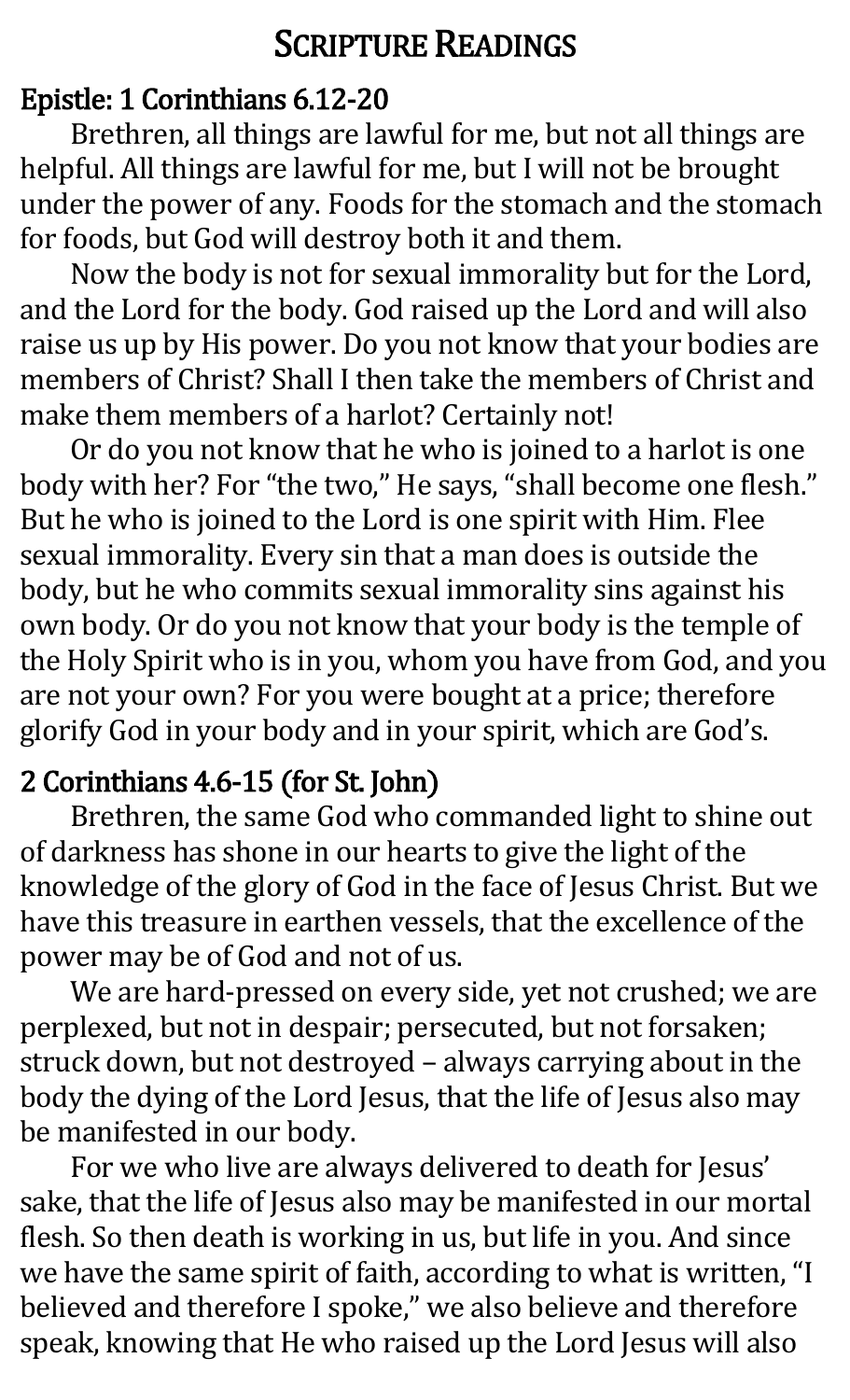raise us up with Jesus, and will present us with you. For all things are for your sakes, that grace, having spread through the many, may cause thanksgiving to abound to the glory of God.

#### Gospel: Luke 15.11-32

Jesus spoke this parable to His disciples: "A certain man had two sons. And the younger of them said to his father, 'Father, give me the portion of goods that falls to me.' So he divided to them his livelihood.

And not many days after, the younger son gathered all together, journeyed to a far country, and there wasted his possessions with prodigal living. But when he had spent all, there arose a severe famine in that land, and he began to be in want. Then he went and joined himself to a citizen of that country, and he sent him into his fields to feed swine. And he would gladly have filled his stomach with the pods that the swine ate, and no one gave him anything.

But when he came to himself, he said, 'How many of my father's hired servants have bread enough and to spare, and I perish with hunger! I will arise and go to my father, and will say to him, "Father, I have sinned against heaven and before you, and I am no longer worthy to be called your son. Make me like one of your hired servants."'

And he arose and came to his father. But when he was still a great way off, his father saw him and had compassion, and ran and fell on his neck and kissed him.

And the son said to him, 'Father, I have sinned against heaven and in your sight, and am no longer worthy to be called your son.'

But the father said to his servants, 'Bring out the best robe and put it on him, and put a ring on his hand and sandals on his feet. And bring the fatted calf here and kill it, and let us eat and be merry; for this my son was dead and is alive again; he was lost and is found.' And they began to be merry.

Now his older son was in the field. And as he came and drew near to the house, he heard music and dancing. So he called one of the servants and asked what these things meant. And he said to him, 'Your brother has come, and because he has received him safe and sound, your father has killed the fatted calf.'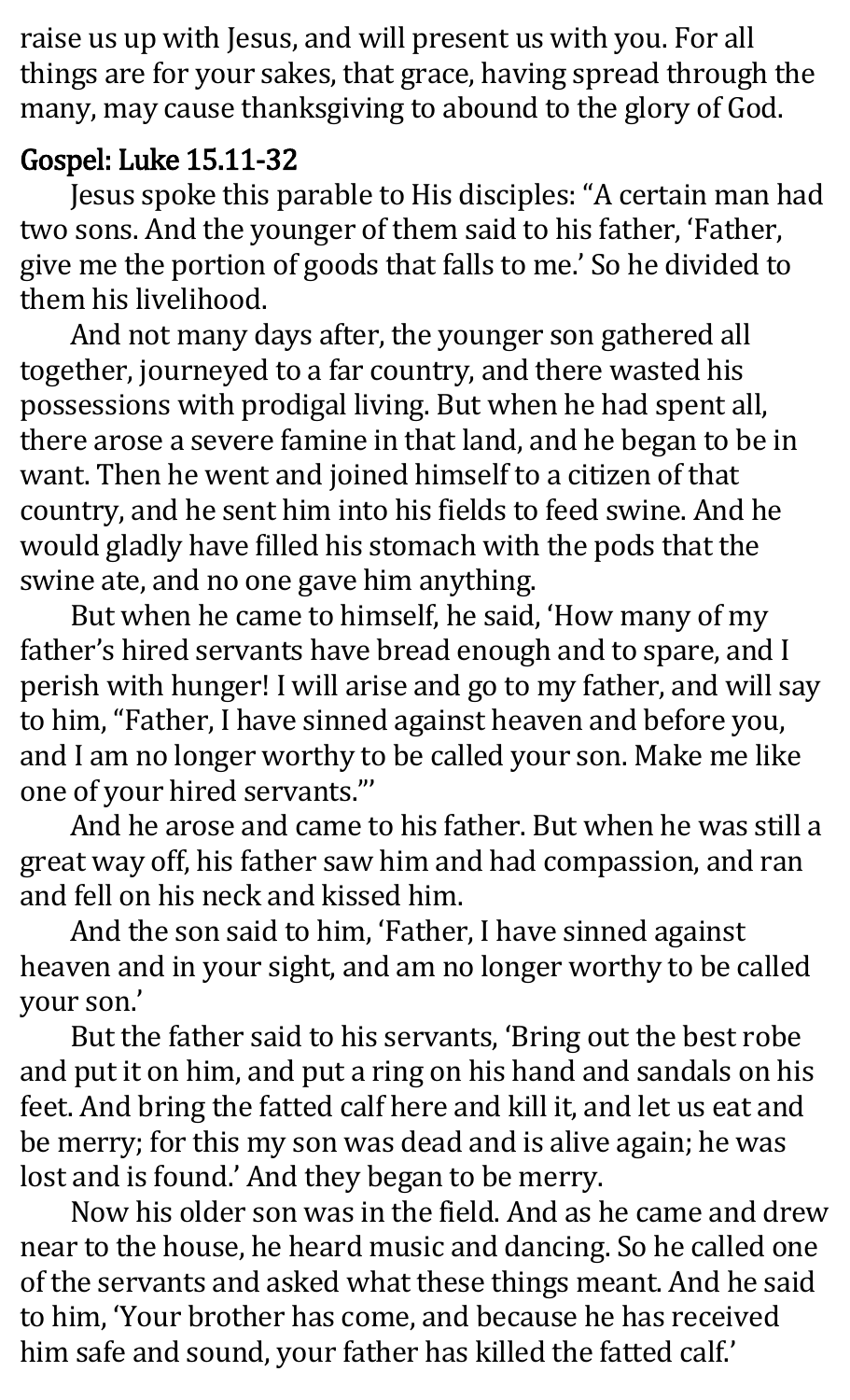But he was angry and would not go in. Therefore, his father came out and pleaded with him. So he answered and said to his father, 'Lo, these many years I have been serving you; I never transgressed your commandment at any time; and yet you never gave me a young goat, that I might make merry with my friends. But as soon as this son of yours came, who has devoured your livelihood with harlots, you killed the fatted calf for him.'

And he said to him, 'Son, you are always with me, and all that I have is yours. It was right that we should make merry and be glad, for your brother was dead and is alive again. He was lost and is found.'"

#### Matthew 11.2-15 (for St. John)

At that time John heard in prison about the works of Christ, so he sent two of his disciples and said to Him, "Are You the Coming One, or do we look for another?"

Jesus answered and said to them, "Go and tell John the things which you hear and see: The blind see and the lame walk; the lepers are cleansed and the deaf hear; the dead are raised up and the poor have the gospel preached to them. And blessed is he who is not offended because of Me."

As they departed, Jesus began to say to the multitudes concerning John: "What did you go out into the wilderness to see? A reed shaken by the wind? But what did you go out to see? A man clothed in soft garments? Indeed, those who wear soft clothing are in kings' houses. But what did you go out to see? A prophet? Yes, I say to you, and more than a prophet. For this is he of whom it is written: 'Behold, I send My messenger before Your face, who will prepare Your way before You.'

"Assuredly, I say to you, among those born of women there has not risen one greater than John the Baptist; but he who is least in the kingdom of heaven is greater than he. And from the days of John the Baptist until now the kingdom of heaven suffers violence, and the violent take it by force. For all the prophets and the law prophesied until John. And if you are willing to receive it, he is Elijah who is to come. He who has ears to hear, let him hear!"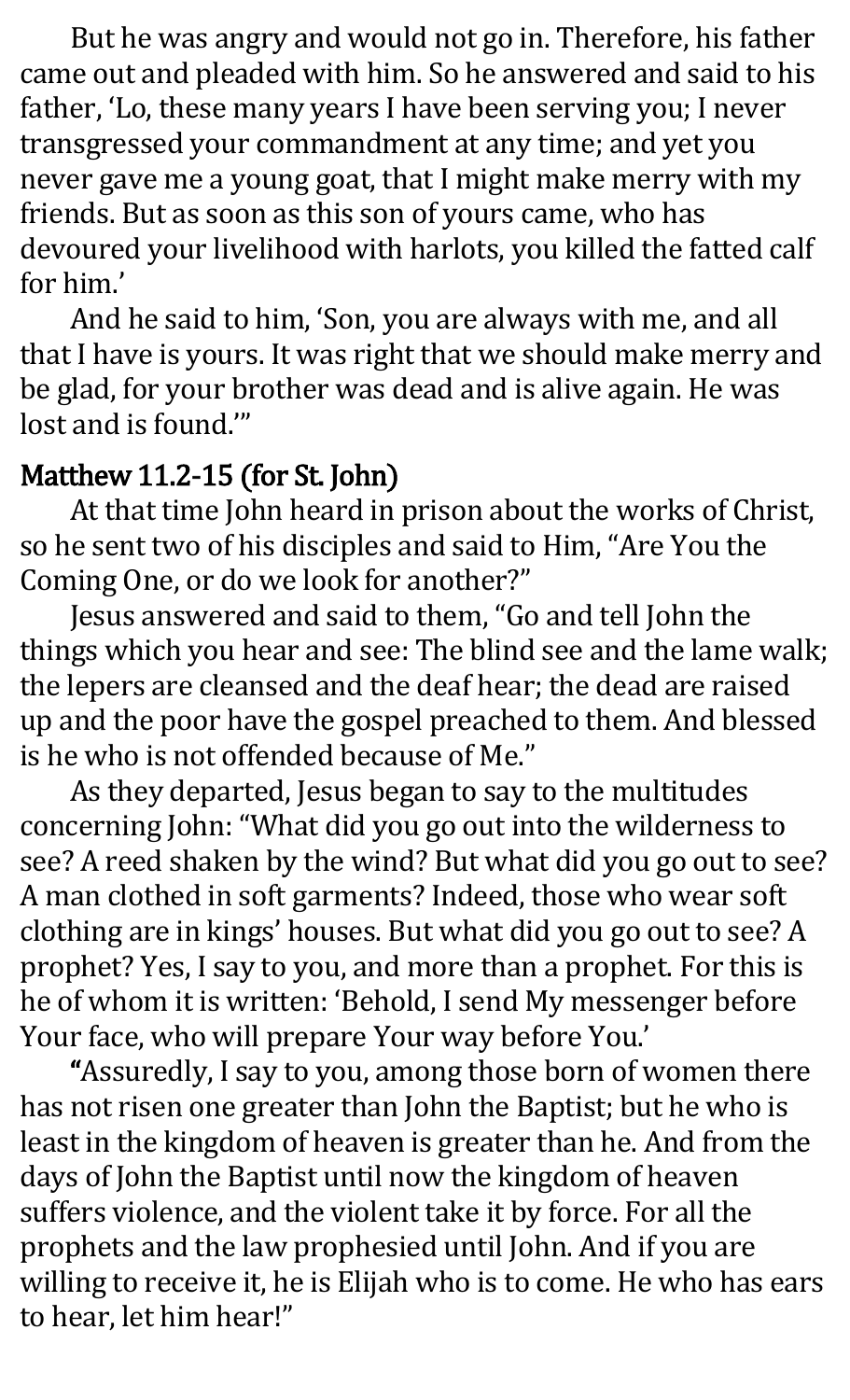## WE REMEMBER IN PRAYER

| <b>N.Dep.</b> Anna Vahary<br>Chris Velo |                | <b>Ev.Mem. Nikifor Morovoy '29</b><br>Thomas Kowalishin '60 |
|-----------------------------------------|----------------|-------------------------------------------------------------|
| <b>Stephen Dearman</b>                  |                | Helen Orenich '75                                           |
| ArchPr. John Mason                      |                | Dushanka Lumbarkovski '06                                   |
|                                         |                | Alice Erbesti '18                                           |
| Health & Salvation:                     | Carol          | <b>Brittany</b>                                             |
| Protopr. George                         | Peter          | Jennifer                                                    |
| Mat. Anna                               | Janie          | David                                                       |
| Archpr. Peter                           | Tom            | Roger                                                       |
| Archpr. John                            | Elizabeth      | Tina                                                        |
| Pr. John                                | Tina           | Chris                                                       |
| Pr. Christopher                         | Adam           | Benjamin                                                    |
| Mat. Jennifer                           | Myah           | Juliana                                                     |
| Andrew                                  | Margaret       | Joseph                                                      |
| Gideon                                  | Diane          | Cathy                                                       |
| Kevin                                   | Madelin        | Laurie                                                      |
| $\mathsf{lon}$                          | Villian        | Lennox                                                      |
| Tanya                                   | Deborah        | Laila                                                       |
| Kimberly                                | Claudia        | Richard                                                     |
| Gail                                    | John           | Paula                                                       |
| William                                 | Carisa         | Christopher                                                 |
| Jovan                                   | <b>Natalia</b> | <b>Brian</b>                                                |
| Charles                                 | Elizabeth      | Jennifer                                                    |
| <b>Barbara</b>                          | Tom            | Janet                                                       |
| Theodore                                | Paul           | <b>Nicholas</b>                                             |
| Michael                                 | Alexander      | Kevin                                                       |
| Julia                                   | Darlene        | Barbara                                                     |
| Warren                                  | Mira           | Thomas                                                      |
| Loretta                                 | Kristin        | Allyson                                                     |
| Gilbert                                 | Mitchel        |                                                             |

\*If you know someone who needs prayer, please give their name to Fr Jacob

## ANNOUNCEMENTS

Following the veneration of the cross we will serve the oneyear Panikhida for Alice Erbesti.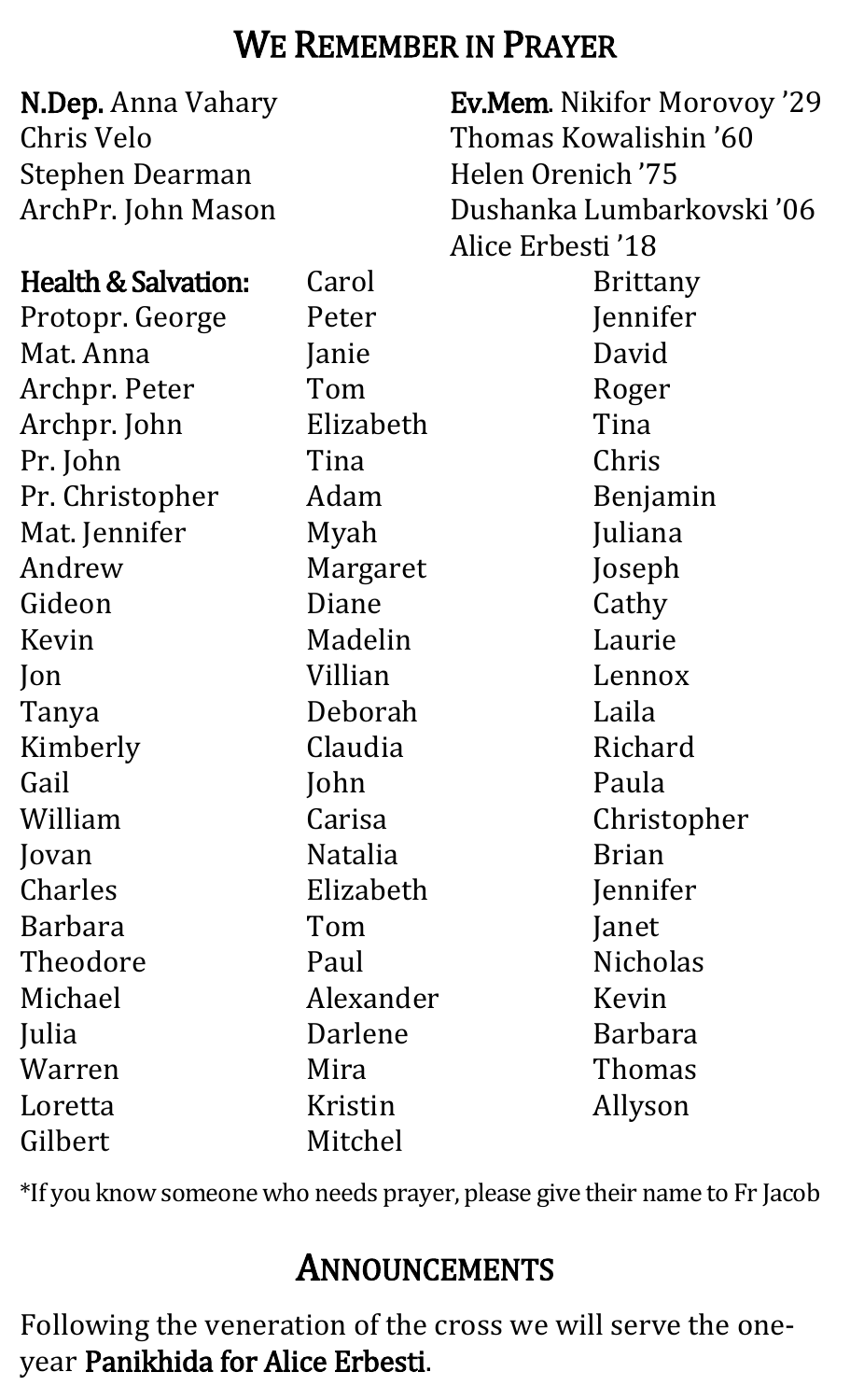St. Elizabeth's Orthodox Church is hosting a Trivia Night this afternoon at the Moose Lodge in Chesterton. For more information, pick up a flyer in the Narthex.

House blessings continue. I will be in Cedar Lake and Lowell this week. Please sign up if you haven't yet.

### Mark your calendars:

Feb 24: St. Elizabeth's Trivia Night: Moose Lodge in Chesterton @ 4pm

Feb 27: Fellowship Night @ 6pm

Feb 28: Faith Enrichment @ 10am

Mar 1: **Hall Committee** meeting @ 5:30pm

Mar 6: Parish Council meeting @ 7pm

Mar 11: Clean Monday—the beginning of Great Lent

Last Week's Offerings to the Lord:

General Fund: \$1,364 Mortgage: \$103

## Single Parent Families: The Need for Communion by His Grace, our Bishop Paul

One of the difficult things to cope with once a marriage breaks up is the new reality that is presented to children, their parents, their relatives, and in their Church family. How does the family function without mom and dad being together? We all know life goes on and we all find ways to cope. There are tons of books written about divorce and how to help families cope with marital breakup. So, this won't be a "how to cope" note.

Someone responded to my reflection from last week sharing the struggle with "fitting into" the parish after the divorce. They felt a loss of belonging once they became a single parent. I don't know how common this is among single parents. But I do know at the other end, the sadness I felt when couples I knew got divorced, especially when they